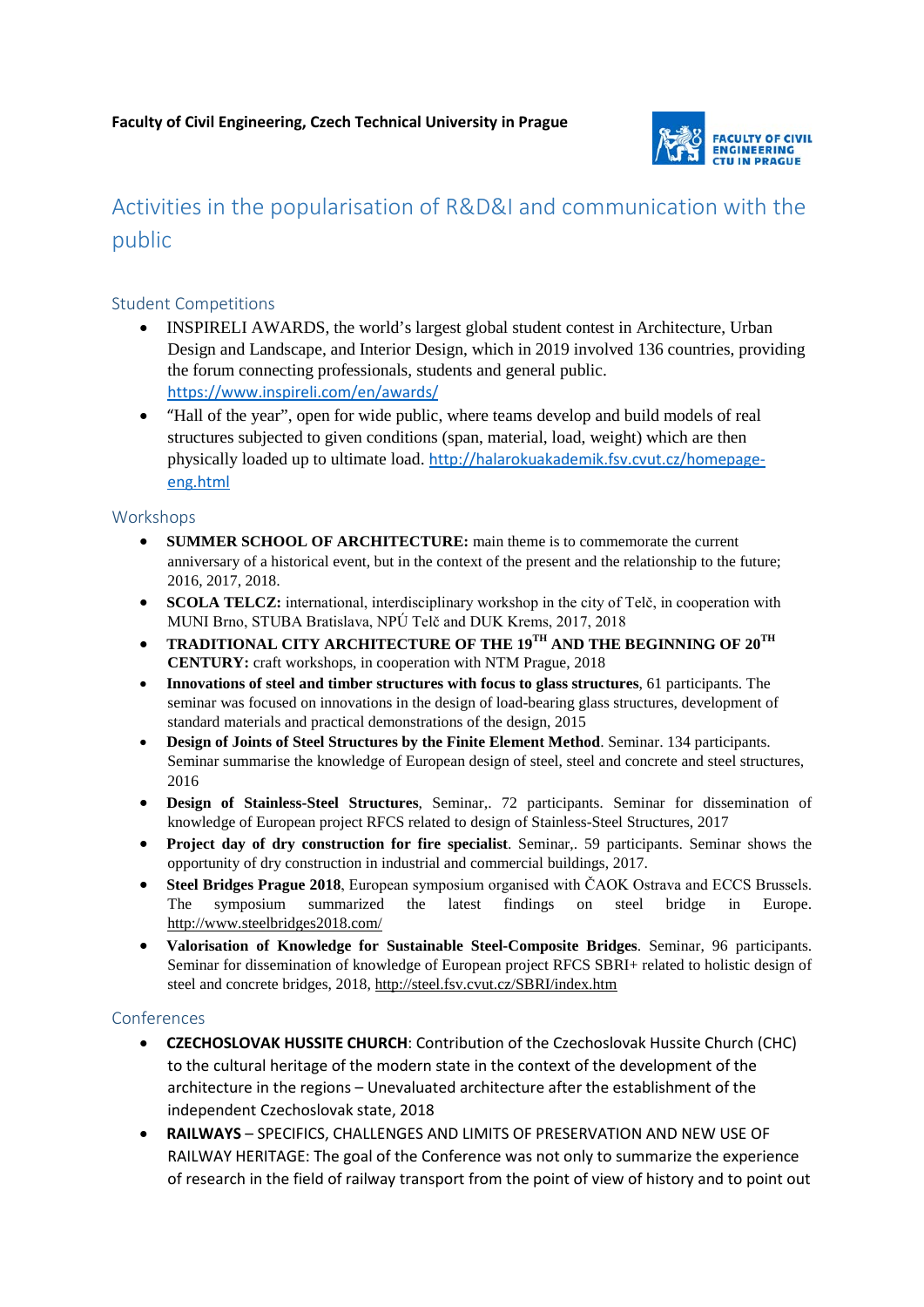the issues of selection and evaluation of railway heritage as a part of the heritage care, but also to outline various ways of new use, 2017

- ARCHITECTURE AND PUBLIC SPACE SPECIFICS, CHALLENGES AND LIMITS, 2016
- Annual Conference **Man, Building and Urban Planning**, The traditionally organized conference of the Department of Urbanism and Urban Planning is meant for the scientific researchers, undergraduates of doctoral study programs, public administration officers, professional practitioners, but also for company representatives and representatives of civil society - who are invited particularly to discuss conference posts. <http://csup.uzemi.eu/en/publications/-5-clovek-stavba-a-uzemni-planovani-11.html>
- **CESB16** International conference Central Europe towards Sustainable Building 2016, Prague 2016 every three years (2007, 2010, 2013, 2016, 2019) organisation of international conference with participation of around 250-350 participants from more than 40 countries[.http://cesb.cz/](http://cesb.cz/)
- **YRSB16** Young researchers forum in sustainable building, Prague 2016. Traditional international one-day workshop for PhD candidates.<http://www.cesb.cz/yrsb/>
- **Steel Space and Composite Structures**, International Conference. 28-30.5.2014. 102 participants. The conference was focussed to advanced technologies and design of steel and steel and concrete structures[.https://www.worldcat.org/title/proceedings-of-the-12th](https://www.worldcat.org/title/proceedings-of-the-12th-international-conference-on-steel-space-composite-structures-prague-czech-republic-28-30-may-2014/oclc/1007104152)[international-conference-on-steel-space-composite-structures-prague-czech-republic-28-30](https://www.worldcat.org/title/proceedings-of-the-12th-international-conference-on-steel-space-composite-structures-prague-czech-republic-28-30-may-2014/oclc/1007104152) [may-2014/oclc/1007104152](https://www.worldcat.org/title/proceedings-of-the-12th-international-conference-on-steel-space-composite-structures-prague-czech-republic-28-30-may-2014/oclc/1007104152)
- **Building up Efficient and Sustainable Transport Infrastructure 2017** (BESTInfra2017). International conference with more than 100 participants. www.bestinfra.cz
- **Fishponds** (original Czech title Rybníky) conference is held every year since 2015. The lectures cover different topics related to fishponds. The number of participants varies around 150 and they come from both scientific and professional communities.

•

## Popularization activities

- Popularization activities in Radio Leonardo, Radio plus, or Czech TV
	- o P. Demo: application of nanotechnologies in modern civil engineering, resp. formation of temporal and spatial structures in nonequilibrium systems,
	- o J. Fladr: Ultra High Performance Concrete as a suitable material for protective structures.
	- o M. Foglar: Czech Television documentary about the preparation of the Reconstruction of the Negrelli viaduct from the series "Nedej se (Do not let it go)", 2016
- P. Demo is a member of Editorial Board of Czechoslovak Journal of Physics (published in Czech language), focused to popularization of physics, in particular, for students of high schools, resp. universities.
- J. Novák, Organization of annual seminar Applied Optics and Microscopy at the Academy of Sciences of the Czech Republic (lectures for public, popularization of selected scientific topics from applied optics, microscopy and digital image processing)
- M. Pavlikova, chemical club for primary school of CTU in Prague prof. Ing. Milena Pavlíková, Ph.D., 2017-2018.
- Annual participation in Week of Science and Night of Scientists
- Participation in Gils Day[, https://aktualne.cvut.cz/en/reports/20160502-we-welcomed](https://aktualne.cvut.cz/en/reports/20160502-we-welcomed-prospective-technology-studens-within-the-girls-day)[prospective-technology-studens-within-the-girls-day](https://aktualne.cvut.cz/en/reports/20160502-we-welcomed-prospective-technology-studens-within-the-girls-day)